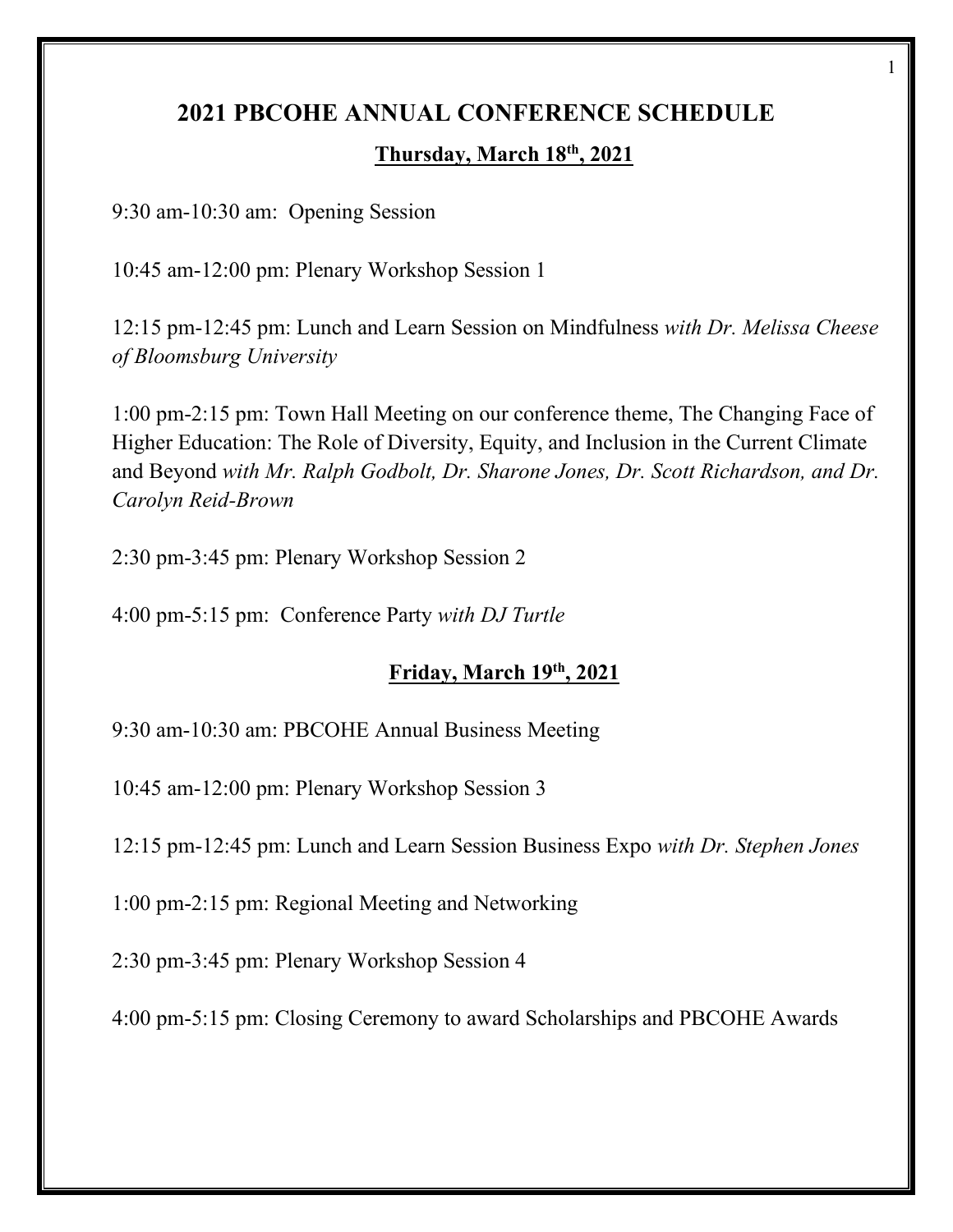# **2021 ANNUAL CONFERENCE WORKSHOPS SCHEDULE Thursday, March 18, 2021**

**10:45 am-12:00 pm: Plenary Workshop Session 1**

#### **10:45 am-11:15 am**

#### **Topic: Out of the Classroom: Into the Community**

*Presenter: Ralph Godbolt, M.P.A. Director, Access and Success Bloomsburg University of PA*

The "Out of the Classroom: Into the Community" initiative engages students in academic-based conversations and intensive community engagement opportunities focused on low-income communities. Community engagement is used as a tool to not only make a difference, but to positively impact the attrition rates of underrepresented students.

#### *11:15-11:30 Break to prepare for the next presentation*

#### **11:30 am-12:00 pm**

#### **Topic: The Future is First Gen: Understanding How to Best Support First-Generation Students**

*Presenter: Ms. Allena McCloud Academic Advisor, Harrisburg Area Community College Graduate Assistant West Chester University of PA*

This session will discuss how to best help first-generation students during their first year and throughout their time in college. First generation college students make up a third of the current college student population. The goal of this presentation is to discuss best practices for this group of students.

**2:30 pm-3:45 pm: Plenary Workshop Session 2**

#### **2:30 pm-3:00 pm**

#### **Topic: PERSISTENCE!: Barriers and Best Practices for Students of Color at PWIs**

*Presenters: Randi Congleton, Ph.D. Assistant Vice President for Diversity, Equity and Inclusion Chatham University*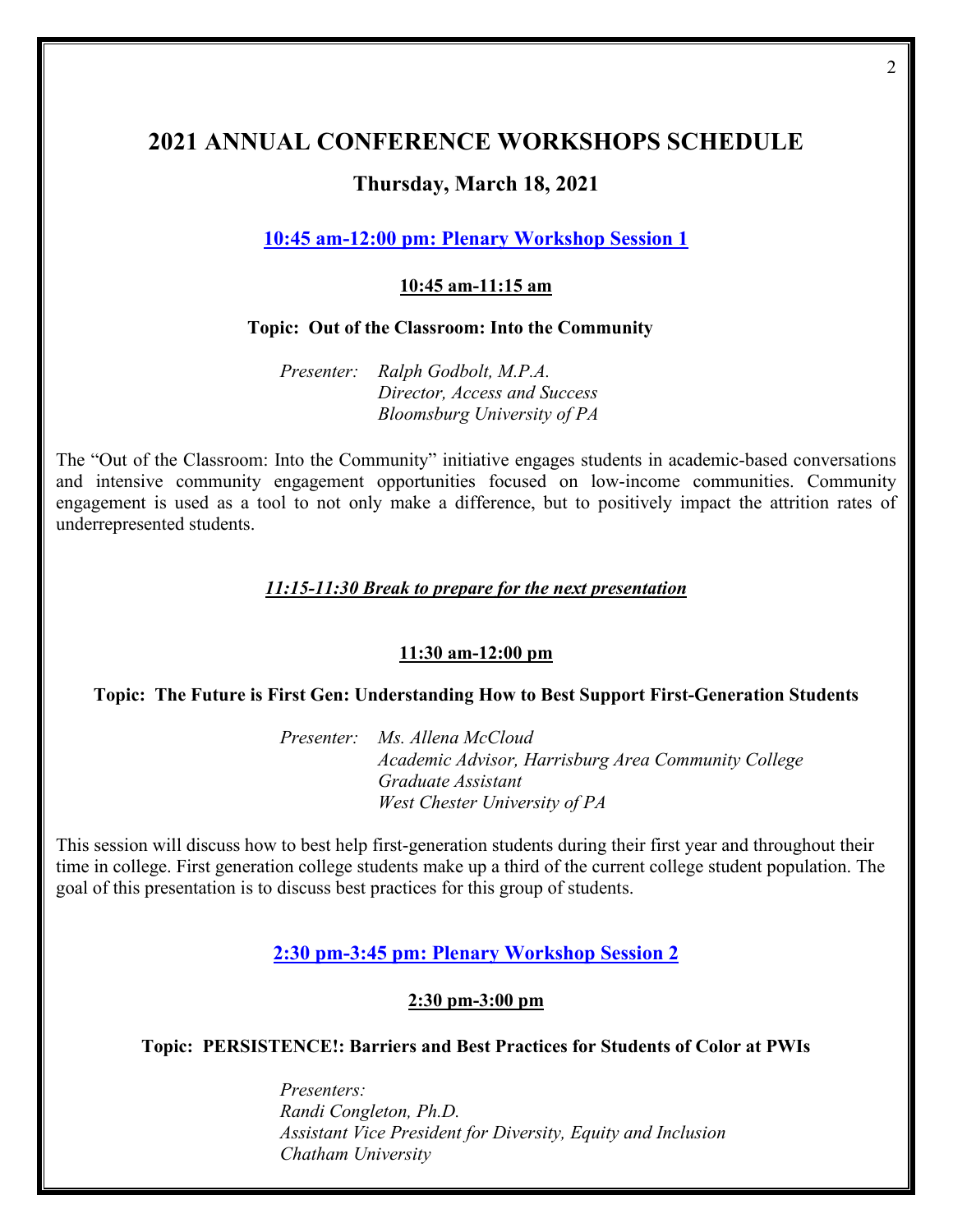*Adriel A. Hilton, Ph.D. Dean of Students and Diversity Officer Seton Hill University*

*Jeff Mallory, Ed.D. Executive Vice President & Chief Operating Officer Saint Vincent College*

Students of color face a multitude of issues as they enter and seek to remain enrolled in Predominantly White Institutions (PWIs) of higher education. Issues related to acceptance, comfort, race, policies and available resources can impact the persistence of students of color. This presentation will highlight challenges that 21<sup>st</sup> century students of color face and provide applicable examples to better assist them in the higher education setting.

#### **3:00-3:15 Break to prepare for the next presentation**

#### **3:15 pm-3:45 pm**

**Topic: Moving On Up: How the IEML Can Transform Your Career and Your Life**

 *Presenters: IEML Co-Director Ron Felder (PHEAA), Rachael Banks (Penn State-Pittsburgh), Moderated by: Shavonne Shorter (Bloomsburg)* 

The Institute for Educational Management and Leadership (IEML) is designed to provide an opportunity for higher education professionals to gain specific knowledge about higher education and the role leadership plays in academia. If you are ready to go to the next level in your career, the IEML can help you. This roundtable discussion will feature IEML alumni who will share what the program is and how it has helped them.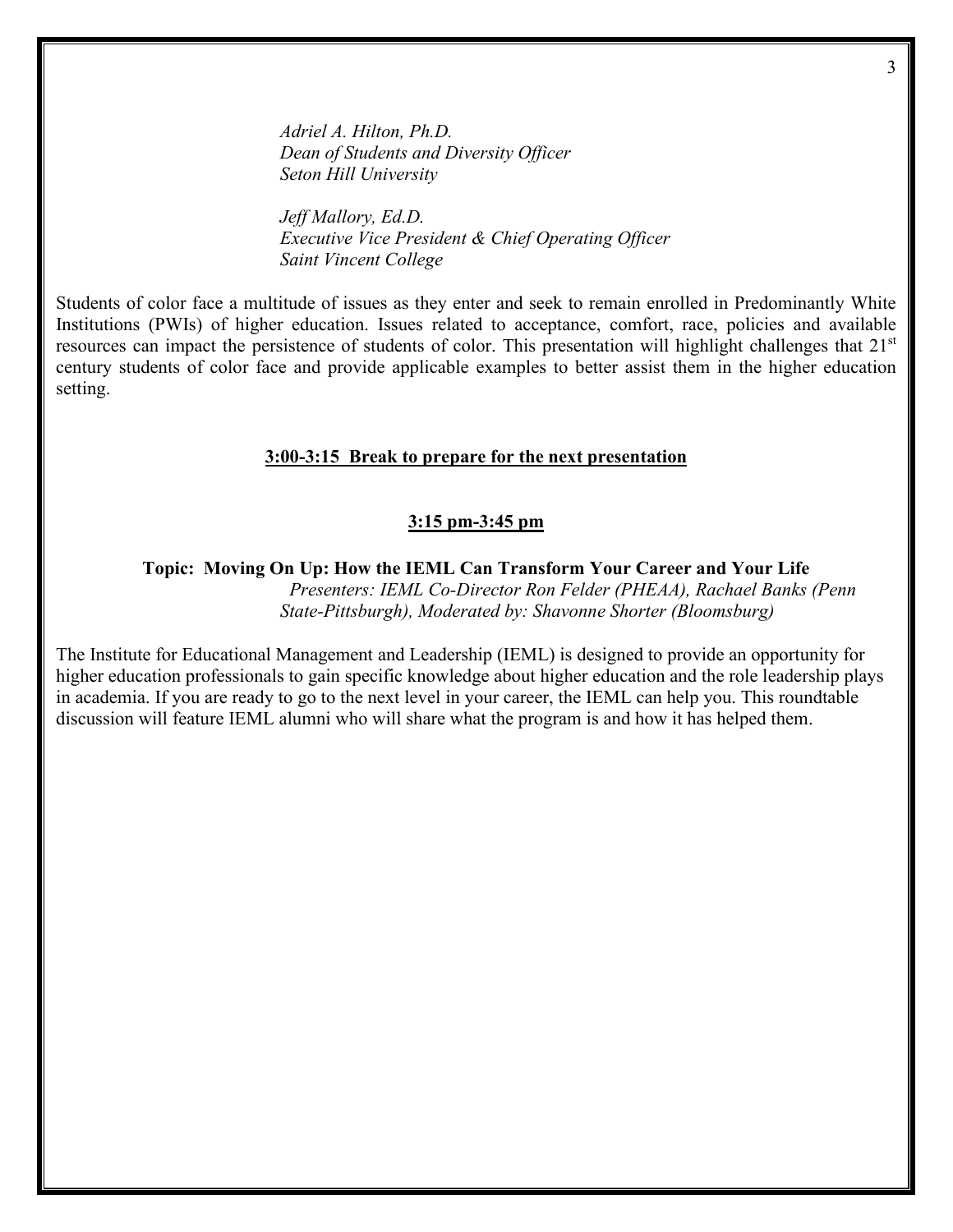### **CONFERENCE WORKSHOPS SCHEDULE**

### **Friday, March 19, 2021**

### **10:30 am – 12:00 pm: Plenary Workshop Session 3**

#### **10:45 am-11:15 am**

#### **Topic: Metacognition: The Future is in Learning How to Learn**

*Presenter: Margaret Mbindyo, Ph.D. Assistant Professor & Academic Adviser Millersville University of PA*

Many underrepresented students are coming into college classrooms under-prepared for the rigor of college and without learning key skills, which are crucial for success in higher education. This session will address how metacognition skills and strategies can help immensely with academic success.

#### **11:15-11:30 Break to prepare for the next presentation**

#### **11:30 am-12:00 pm**

#### **Topic: Endangered: Black Male Faculty at PWIs**

*Presenters: Carla Jackson, Ed.D. Higher Education Consultant DCJ Consulting*

> *Russell Davis, Ed.D. Assistant Professor, Community College Leadership Program Morgan State University*

The researchers explored the circumstance of underrepresentation on Black/African American male faculty serving at predominantly White institutions. Using a qualitative survey research design, the study found that White racial framing endangers the well-being of this population because it perceives the Black male body as problematic and threatening. This narrative marginalizes the Black male academic. The perceptions of Black male professors were probed to gain understanding and knowledge about how underrepresentation influences their lived experiences within the academy.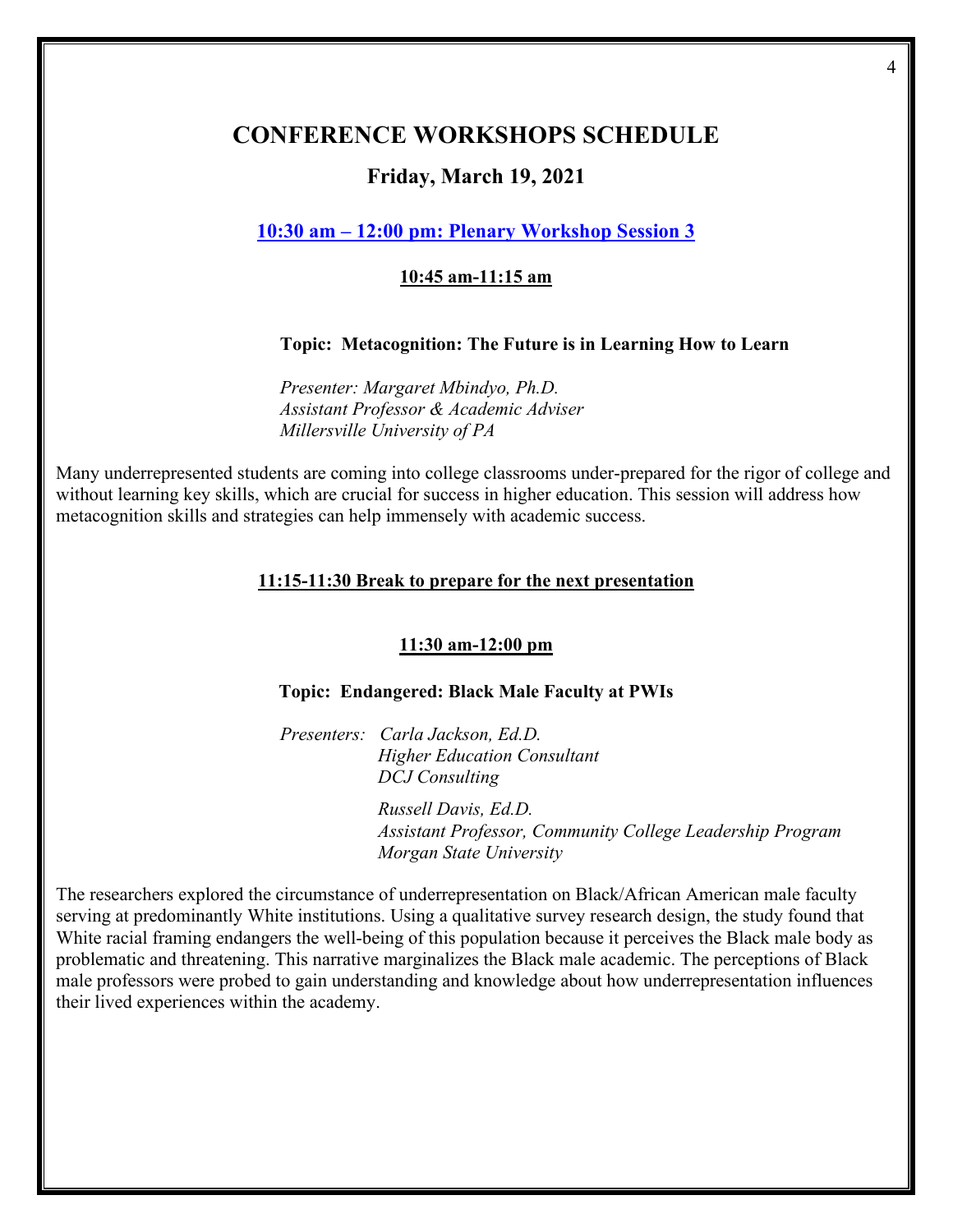### **2:30 pm – 3:45 pm: Plenary Workshop Session 4**

#### **2:30 pm-3:00 pm**

#### **Topic: Intersectional Perspective of Minority Community College Students**

*Presenter: Lilcelia A. Williams, MBA, B.S.R.T Clinical Trials Ambassador/Research Specialist University of Pittsburgh*

Minority community college students are boldly refusing to be defined by their visual presentation, myths, and stereotypes. This population of students have embraced the principles of community cultural wealth while exhibiting the characteristics of persistence and resilience in the face of adversity as they strive to achieve their academic goals

#### **3:00-3:15 Break to prepare for the next presentation**

#### **3:15 pm-3:45 pm**

#### **Topic: The Experiences of International students in relation to the COVID-19 Pandemic**

*Presenter: Emily Shaba, M.A. Policy, Administration, and Planning Doctoral Graduate Student West Chester University*

The Covid-19 epidemic has posed as a challenge specifically in higher education. However, being an international student away from home and studying in the united states during this time is even more challenging. This discussion is focused on the experiences of international students in relation to the covid-19 epidemic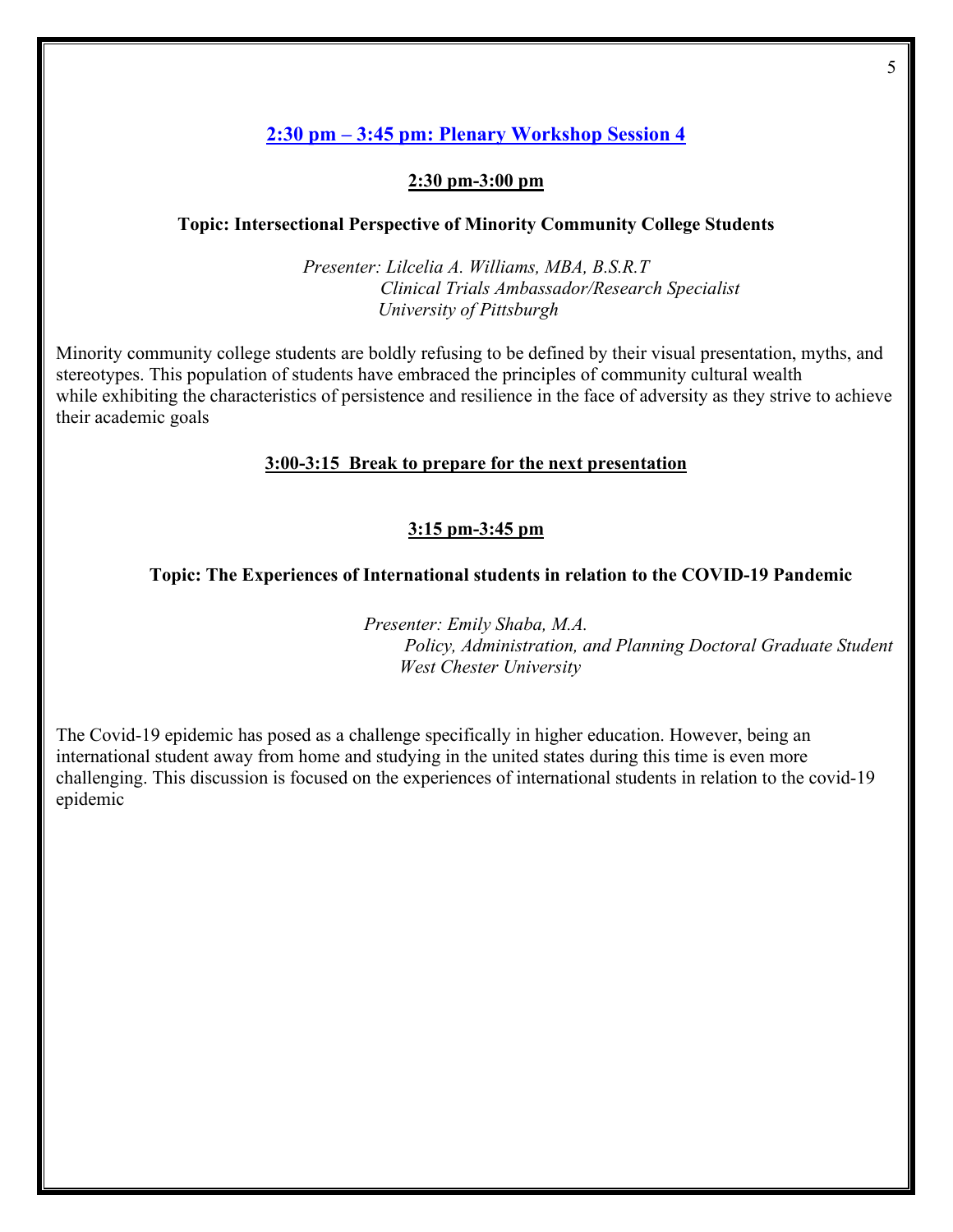## **2021 PBCOHE FEATURED PRESENTERS**

## **Mindfulness Instructor**



 Dr. Melissa Cheese is an Associate Professor and Chair of the Academic Enrichment Department at Bloomsburg University. She is certified in the instruction of mindfulness and teaches a course of the same name at the university frequently.

## **Town Hall Panelists**



Dr. Carolyn-Reid Brown is an Assistant Professor in the Department of Exceptionality Programs at Bloomsburg. She is also the Director of the Frederick Douglass Institute for Academic Excellence.



Dr. Scott Richardson is the Chief Diversity Officer/Title IX Coordinator at the

University of Houston-Clear Lake. He is a native of Pennsylvania who has had a host of academic leadership positions within his career.